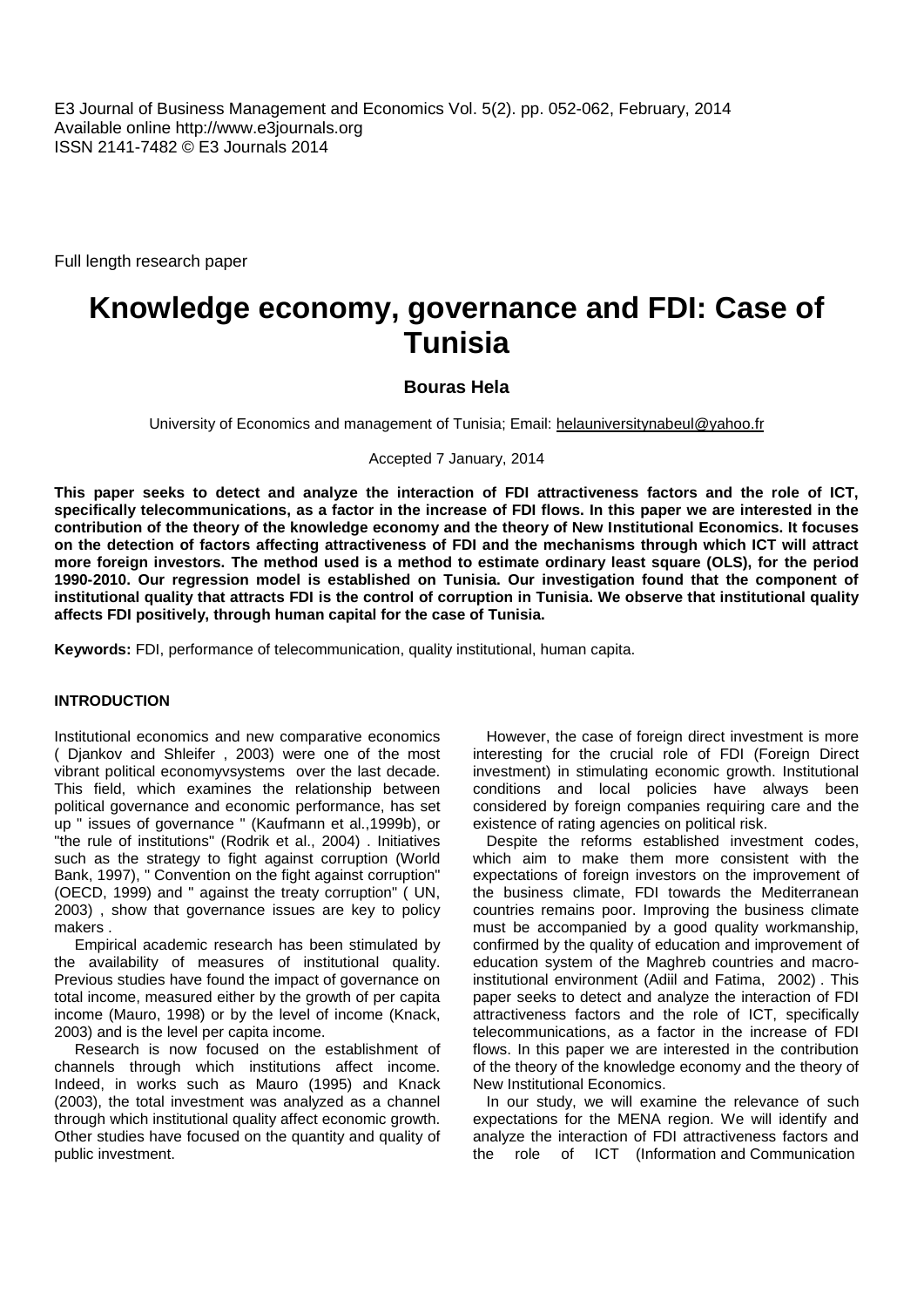Technology), specifically the Telecommunications as a key factor in the increase of FDI flows.

The first section deals with the relationship between ICT, Knowledge Economy, institutional quality and FDI, discussing the contribution of the knowledge economy and the contribution of institutional economics.

In the second section, the econometric study will be established for Tunisia. With a step by step estimate, our work falls under the greater weight of institutional quality and economy of knowledge in attracting FDI to the Tunisian economy.

#### **ICT, Knowledge Economy, institutional quality and FDI: Theoretical overview**

Among developing countries, some countries such as China, Indonesia, Egypt and Colombia have succeeded in attracting FDI. According to the World Bank (2011), China, Indonesia and Egypt have received more than \$ 100 billion, which was nearly 31 % of total FDI paid to developing countries in 2010. While some developing countries, such as Bolivia and Yemen face the problem of a negative FDI flows. However, these first countries recorded strong growth in terms of information and communications that go along with major FDI Technologies. For the MENA region, there has been a significant increase in FDI inflows relative to GDP (Figure 1), a take-off since 1990, from 0 to 45% of GDP to about 5% in 2006. However, since that time, we noticed deterioration in FDI flows to 2.8 in 2010, largely explained by deterioration in the business environment. So, the issues are inevitable, of why FDI flows are directed only to some countries? What are the determinants of the latter? And to what extent the performance of telecommunications affect FDI?

In this part of the work, on the one hand, we try to understand the advancement of literature to the impact of ICT and the Knowledge Economy on FDI; on the other hand, the rule of institutional quality on FDI.

#### **ICT, Knowledge Economy and FDI**

ICT is central to the development of knowledge-based economies, as they provide economic agents a new range and unprecedented "instrument of knowledge" (Dominique, 2009). These first is a set of tools facilitating knowledge generation, creative interactions between product designers, suppliers and customers. Several studies have examined the impact of ICT on productivity and economic growth (CNUCED, 2008) and could have worked on the impact of ICT on FDI. However, the current area, with the failure of the business environment, the limited reform of investment codes, the poor institutional quality, and an obvious concern that arises is to attract more FDI.

The knowledge economy is characterized by an increase in the proportion of highly skilled workers as measured by the employment of university graduates relative to total employment (Dominique, 2009). According to the hypothesis of technological bias, ICT generates a growing demand for highly skilled labor at the expense of unskilled labor. This request is based primarily on the skills, knowledge and appropriate training induced by strengthening the education system and research (Clévenot and David 2008). Human capital is important for economic development as it brings positive externalities (Lucas, 1988) that explain the financial efforts of States in favor of education in the world (Mankiw, 2000).

A paper prepared by the CNUCED (2011) argued the benefits of ICT , " a dynamic and diversified private sector, well functioning and socially responsible is a valuable accelerator investment , trade , employment and innovation, and thereby contribute to economic growth and poverty reduction and an engine of industrialization and structural transformation. The private sector is one of the keys to sustainable economic growth , inclusive and equitable and sustainable development in the least developed countries " (Rapport, 2011).

In addition, a work established by Psacharopoulos (1994) analyzes the nuances to the new theory, has shown that the impact of education varies according to the level of development in poor countries. It is counterproductive to invest in secondary and higher education.

In addition, there are two analyses of human capita, micro and macro approaches. The first approach is apprehended by the impact on the individual and the company. In fact, human capita gives a privileged role to foster innovation and facilitate the use and dissemination of new technologies, especially informations and communications. In the human capita theory, education is seen as an investment, which an individual makes to be a productive capita. The theoretical background on the returns to education is "Mincer equation» (Mincer, 1974),linking wages to three groups of variables: variables describing the initial training, the variables describing the experience , and a third heterogeneous group.

In a macroeconomic approach, the education - related economic growth is at the heart of the analysis. Economic efforts to train individuals have a positive impact on the economy. The model of Romer ( 1990) based on the approach of Nelson and Phelps (1966) highlighted the role of technology in education. Education not only improves labor productivity, but it improves the ability to adopt new technologies and creating new ideas. In this approach, human capita is considered as the stock of knowledge available to the individual, being used either in imitation of existing ideas or in search of news. Some models from the theories of endogenous growth no longer see education as a factor of production, but as a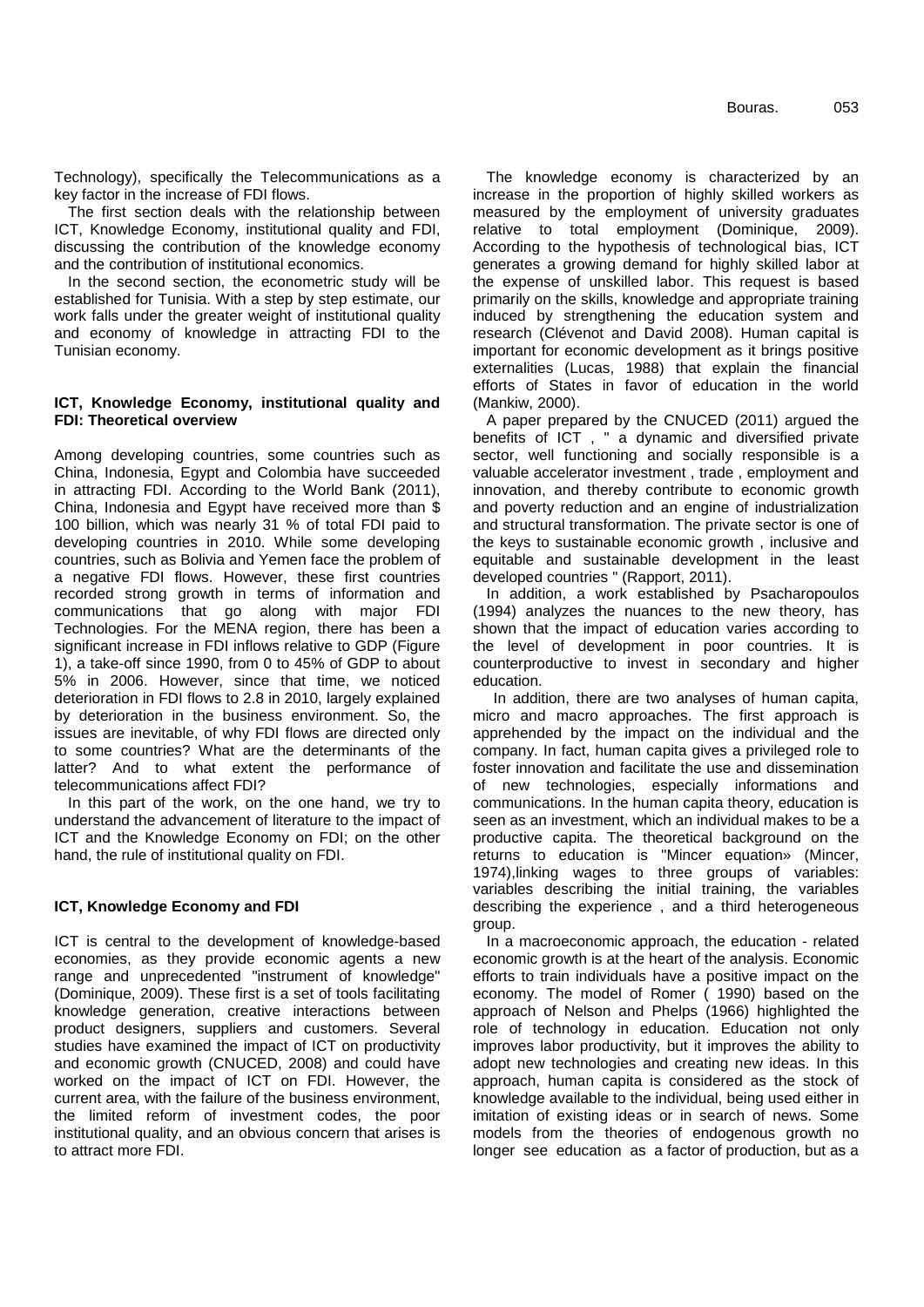driver of innovation. They show that "the accumulation of physical capita and the increase of labor could only explain a small part of the growth" (Gurgand, 2005). The human capita approach is to consider education as an investment creating benefits to individuals, businesses and society.

Other models emphasizes that education increases productivity less than the capacity of individuals to adapt to changes in the economic environment. This approach moves to a more "dynamic" view of the role of education in economic growth, which had been advocated with a standard way by Nelson and Phelps (1966). The level of education affects the long-term growth through its effects on the rate of adaptation to technological change (Aghion, 2009).

In developing countries, lack of education, skills remains a major impediments to economic growth and the low stock of human capital affects economic growth. The accumulation of human capita in poor countries promotes the attractiveness of foreign direct investment (FDI) and accelerates the process of catching up.

In addition, we are called to focus on additional<br>nanges to the information technology and changes to the information technology and communications to attract foreign investors. This complementarity can be approximated or indexed by the institutional quality of a country.

#### **Institutional Quality and FDI**

The first theoretical analysis of the multi-nationalization of the firm, like the theory of internalization , began late 50s focusing on the structures of imperfect competition and oligopoly . A new, more relevant current explaining FDI is manifested in the 70s by the OLI paradigm (Dunning, 1993). This phenomenon explains the current implementation of MNCs in developed and developments economies and advance the firm, having a specific advantage like a technological advantage and know-how, decided to invest in an attractive country to exploit this advantage and internalize its production costs. Axarloglou (2005) noted that the determinants of attractiveness are labor productivity. The per capita expenditure devoted to higher education and social stability. Governance is a term carrier sense multiple and<br>evolving. We distinguish between "corporate evolving. We distinguish between governance", which is oriented to the governance of a company, global governance, national governance and finally local governance. The World Bank (1992) defines "governance as the way power is exercised in the management of economic and social resources of a country, the good governance for the World Bank is a healthy development management." However, Kaufmann et al. (1999) advanced an limitations in this definition , that doesn't take into account the nature of political regimes. The definition they propose is the following "Governance is the traditions and institutions by which

authority in a country is exercised for the common good . This includes the process by which governments are selected, monitored and replaced , the government's ability to formulate and implement sound policies and the respect of citizens and state institutions that govern economic and social interactions " . This definition covers several aspects , namely: The democratic political institutions , political instability and violence, government effectiveness , the weight of regulations and finally the fight against corruption.

The concept of good governance emerged in the early nineties in the work of the World Bank (2003), the applicant submits that "A good governance is one that meets two dimensions of development that is well-be tangible and intangible" (World Bank, 2004).

The World Bank provides a database named World Wide Governance Indicators Research, also known by the names of its authors Kauffman et al. (2006) are the following (Arndt and Oman, 2006):

**Control of corruption (CC):** This indicator measures the use of the prerogatives of power for personal gain particularly the enrichment of individuals with a position of power.

**The effectiveness of public action (GE):** This is a measure of the competence of the state bureaucracy and the quality of public services.

**Political stability (PS):** This indicator measures the probability of violent changes of regime or government, as well as serious threats to public order , including terrorism .

**The quality of legal procedures (RL):** This indicator measures the quality of respect for legal contracts by the judicial system , taking into account the use of private violence and its repression .

**The regulatory quality (RQ):** This indicator measures the regulatory barriers to functioning markets.

**The claim- capacity and expression (VA):** "Voice and Accountability": This indicator measures the political and individual rights enjoyed by citizens .

These indicators are called composite or aggregate because they are developed from the results of surveys and expert rating on corruption and other aspects of governance . These indicators are more extensive than those established by other economists . They can be grouped into three sets : the first related to the political, the second related to economic governance and the third related to corporate governance . Established by the Kaufman et al. (2006), since 1996 indicators can be classified into three types of governance. Political governance is measured by two indicators namely voice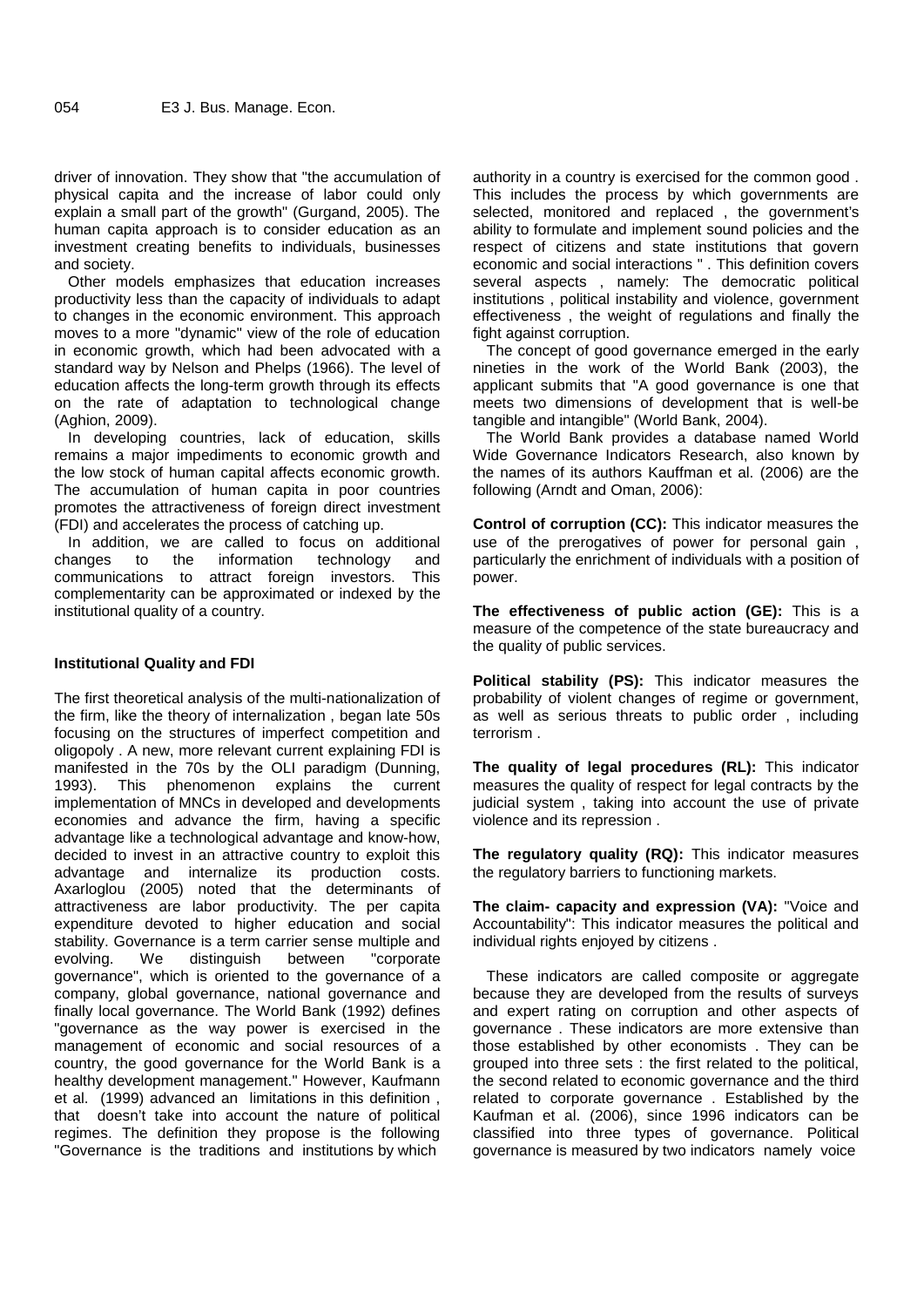and accountability and political stability. Economic governance is measured by two indicators of regulatory quality, as measured by regulatory obstacles to the functioning of markets and government efficiency , as measured by the competence of the bureaucracy and the quality of public services.

Finally, corporate governance is measured by two indicators namely , respect for rules and laws and the control of corruption . Most synthesis of the empirical literature (Lim, 2001; Benassy et al., 2005) emphasize the importance of political stability for investors.

#### **Econometric Analysis for Tunisia**

We add to the original specification advocated by Sekkat and Varoudakis (2000) a set of performance indicators telecommunications as explanatory variables and indicators of the quality of the macro-institutional environment. The estimation is performed on Tunisia and Morocco, to make a comparison of appropriate policies.

The series of GDP per capital GDP, inflation, government expenditure per student enrollment in higher education are taken from World Development Indicators in the world. The observation period is from 1990 to 2010. The indicators telecommunications are from the International Telecommunication Union (2010), and human capital indicators are from Ministry of Technology and Higher Education for Tunisia and Morocco teaching.

An estimation method will be used to MCO estimate equation (A).

*ln (FDI)it = l<sup>0</sup> + l<sup>1</sup> ln(GDP)it + l<sup>2</sup> GDPGRit+ l<sup>3</sup> Rcpi it+ l<sup>4</sup> LFEM*  $_{it}$  +*l<sub>5</sub> NAM*  $_{it}$  + *l<sub>7</sub>INTER*  $_{it}$  + *l<sub>8</sub> GE*  $_{it}$  + *l<sub>9</sub> PS*  $_{it}$  + *l<sub>10</sub>*  $C$ rpt<sub>it</sub></sup> +  $I_{11}$   $RL$ <sub>it</sub> +  $I_{12}$   $RQ$ <sub>it</sub> +  $I_{13}$   $VA$ <sub>it</sub> +  $I_{14}$   $DP$ it + $I_{15}$   $SUP$ <sub>it</sub> *(A)*

With: FDI = Inflows of FDI; GDPi = Gross Domestic Product; GDPGRi = annual growth rate of GDP per capital; LFEM = main lines per employee (number of main lines / total employment); NAM = Number of mobile subscribers / Jobs Mobile; INTER = Number of internet users per 100 inhabitants;  $Rep = The$  inflation rate in the host country; GE = The effectiveness of public action; PS  $=$  political stability; CC  $=$  Control of Corruption; RL  $=$ quality of legal procedures;  $RQ =$  regulatory quality;  $VA =$ The immediate demands capacity and expression "Voice and Accountability"; Second  $=$  enrollment in higher education (% of total); DP=expenditure per student in higher education

However, this equation may suffer the problem of simultaneity bias. This is probably because the performance of telecommunications attracts FDI, but FDI flows also affect the performance of telecommunications. Same work established for institutional quality. She is able to attract FDI, and they also affect institutional

quality. Thus, we also consider an estimate of the causal between FDI and these two components.

From the JB test performed on Eviews, it was noted that the majority of variables follow a normal distribution, which allows the estimation by OLS. The first step in this work is to establish the time series properties of the variables used in the analysis, it is to test the non stationarity of the variables and their order of integration using the Dickey Fuller test increased. We used the test of Dicky-Fuller augmented, that allows detected the statistic "t" of explanatory variable, the differential of order 1 passed of variable wich must be compared in critical variable (Mc Kinnon Value)

If «t» is most little, we can 'not reject the no-stationary assumption. For all our variables, the t of student is superior at 2 on level or difference. All our variables are stationary with one order.

Our variables offer a greater dispersion of variability (Table 1). Certainly, spending per student provides an average of 8.578 and a variability of 3 (standard deviation), the variable rate of enrollment in higher education has an average of 2.08 and a variability of Variables reflecting the performance of telecommunications, citing the main lines per employee, number of mobile subscribers and number of internet users have an average and variability. The second and third had an average of 15 and a high variability of 2.9 and 2.7.

For variables representing institutional quality, there has been a better result , the effectiveness of public action, has an average of 1.19 and a low variability of 0.15 . The variable has a different political stability variability averaged 1.16 and 0.08 low variability. While control of corruption has a low average of 0.76 and a low variability of 0.28. The same goes for the quality of regulation. However, the variables of the macro institutional environment have a strong divergence of variability. Immediate demands and capacities of expression has an average of 0.97 and a low variability of 0.25.

The variable rate of economic growth that reflects the dynamism of the country has an average of 3.357746 and a high variability of 1.74. The inflation rate has an average of 4 and variability of 1.58.

Based on the results found in table 2, the effectiveness of public action has an impact on the number of mobile subscribers. Certainly, the efficiency of public services has a significant effect on the number of mobile subscribers. It was noted that the number of mobile subscribers is on the quality of regulation. Indeed, a large number of users of mobile telephony including private or national or international investors require good regulation in their favor. Certainly, the emergence of number of subscribers in the mobile caused the reform of the telecommunications market in Tunisia. The implementation of the Telecommunications Code of 2001 was facilitated by the publication of various texts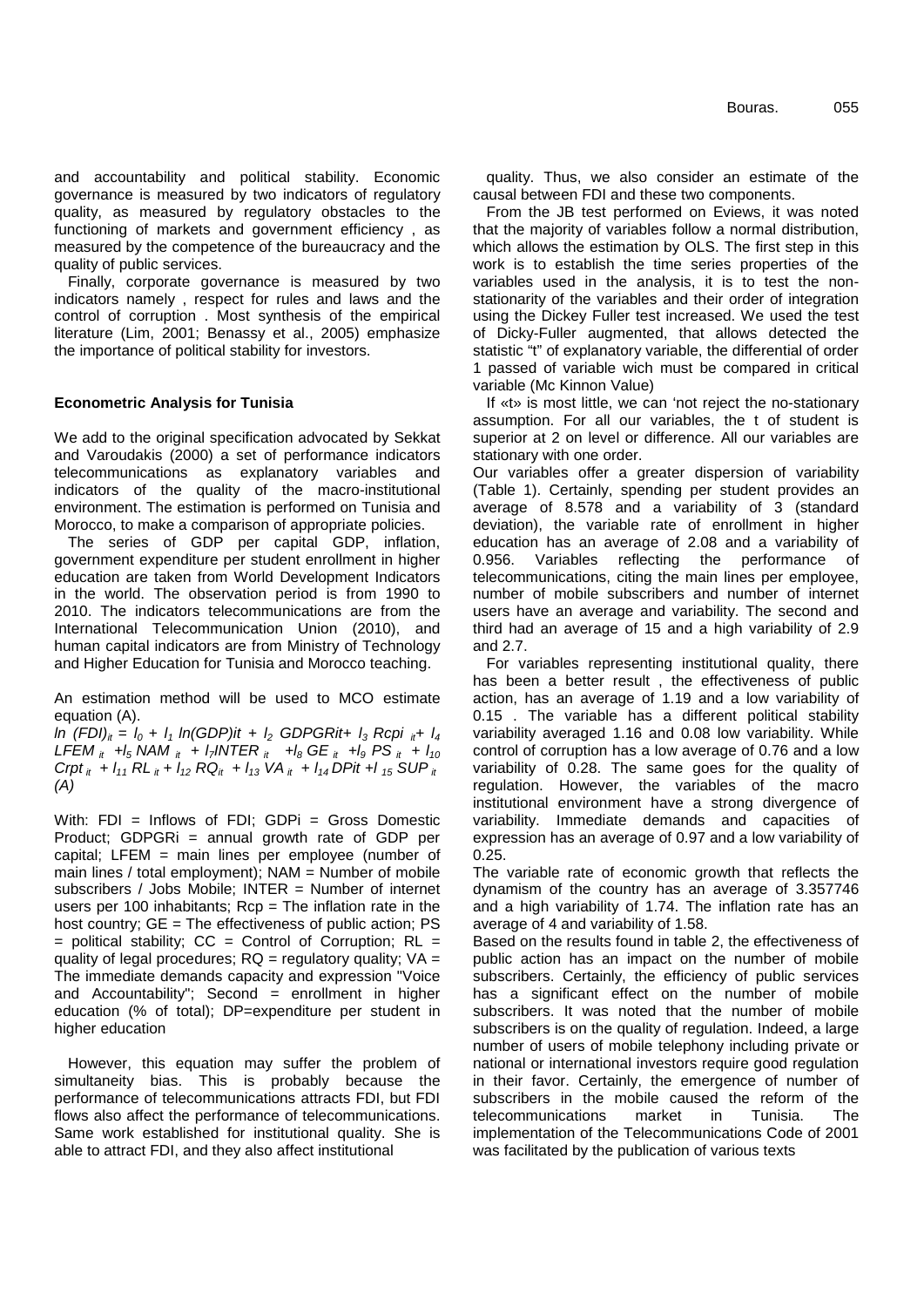Table 1. Descriptive statistics

|                     | C <sub>1</sub> | C <sub>2</sub> | S <sub>2</sub> | S <sub>3</sub> | T1       | T2       | T3       | X <sub>1</sub> | X <sub>2</sub> | X <sub>3</sub> | X <sub>4</sub> | X <sub>5</sub> | X <sub>6</sub> |
|---------------------|----------------|----------------|----------------|----------------|----------|----------|----------|----------------|----------------|----------------|----------------|----------------|----------------|
| Mean                | 8.598020       | 11.04173       | 2.431107       | 3.066570       | 20.52384 | 21.17378 | 2.058126 | 0.088405       | 0.427695       | 0.034326       | 0.210174       | 9.814599       | .688448        |
| Median              | 8.199880       | 10.79821       | 3.638344       | 2.753113       | 12.40000 | 10.13845 | .160793  | 0.011570       | 0.057674       | 0.158336       | 0.179445       | 5.161107       | 1.741569       |
| Maximum             | 11.08538       | 13.21557       | 10.57687       | 986166         | 49,00000 | 62.50605 | 5.700000 | 0.503467       | 0.788418       | 0.538291       | 0.051417       | 9.64508        | 1.305445       |
| Minimum             | 7.586655       | 9.159090       | 7.998930       | 0.619802       | 9.000000 | 4.739429 | 0.002223 | 0.260801       | .987424        | 0.401103       | 0.428957       | 450338.0       | 960072         |
| Std. Dev.           | 1.008033       | .090571        | 4.616468       | 2.248681       | 16.97509 | 21.44367 | 2.333236 | 0.280451       | 0.906048       | 0.303081       | 0.117916       | 2.456708       | 0.227792       |
| Skewness            | 0.198648       | 0.416431       | 0.550214       | 0.720662       | 0.622061 | 0.632693 | 0.605544 | 0.236037       | 0.340579       | 0.422407       | 0.436779       | 2.862378       | 0.403987       |
| Kurtosis            | 2.686906       | 2.802308       | 2.891094       | 2.292364       | 1.819043 | 2.016486 | .655812  | .433945        | 1.689385       | 1.737043       | 2.078636       | 9.737032       | .740573        |
| Jarque-Bera         | 0.223887       | 0.641149       | .069950        | 2.255892       | 2.574689 | 2.247437 | 2.864378 | 2.340960       | 908976         | 2.020176       | 1.410514       | 68.39039       | 1.772524       |
| Probability         | 0.894095       | 0.725732       | 0.585684       | 0.323697       | 0.276003 | 0.325069 | 0.238786 | 0.310218       | 0.385009       | 0.364187       | 0.493982       | 0.000000       | 0.412194       |
| Sum                 | 1860.558       | 231.8763       | 51.05324       | 64.39797       | 4211.000 | 4446.494 | 432.2066 | .856515        | 8.981592       | 0.720847       | 4.413660       | 2.066809       | 32.08052       |
| Sum Sq. Dev.        | 2032.262       | 23.78690       | 426.2355       | 101.1313       | 576307.2 | 919661.7 | 10887.98 | .573057        | 16.41847       | 1.837157       | 0.278083       | 1.209918       | 0.934004       |
| <b>Observations</b> | 21             | 21             | 21             | 21             | 21       | 21       | 21       | 21             | 21             | 21             | 21             | 21             | 21             |

## **Table 2.** Test of causality

| <b>Null Hypothesis:</b>                         | Obs. | <b>F-Statistic</b> | <b>Probability</b> |
|-------------------------------------------------|------|--------------------|--------------------|
| T2 does not Granger Cause Y                     | 17   | 4.22781            | 0.03952            |
| Y does not Granger Cause T2                     |      | 2.15719            | 0.16476            |
| Y does not Granger Cause T3                     | 17   | 0.58174            | 0.68474            |
| T3 does not Granger Cause Y                     |      | 9.70585            | 0.00368            |
| Y does not Granger Cause X3                     | 15   | 52.1138            | 0.01895            |
| X3 does not Granger Cause Y                     |      | 0.18068            | 0.04657            |
| Y does not Granger Cause X4                     | 15   | 31.9713            | 0.03064            |
| X4 does not Granger Cause Y                     |      | 0.38261            | 0.84737            |
| causality between institutionel quality and TIC |      |                    |                    |
| X1 does not Granger Cause T2                    | 19   | 7.20598            | 0.00705            |
| T2 does not Granger Cause X1                    |      | 0.73146            | 0.49872            |
| X5 does not Granger Cause T2                    | 19   | 1.54918            | 0.24673            |
| T2 does not Granger Cause X5                    |      | 6.54328            | 0.00985            |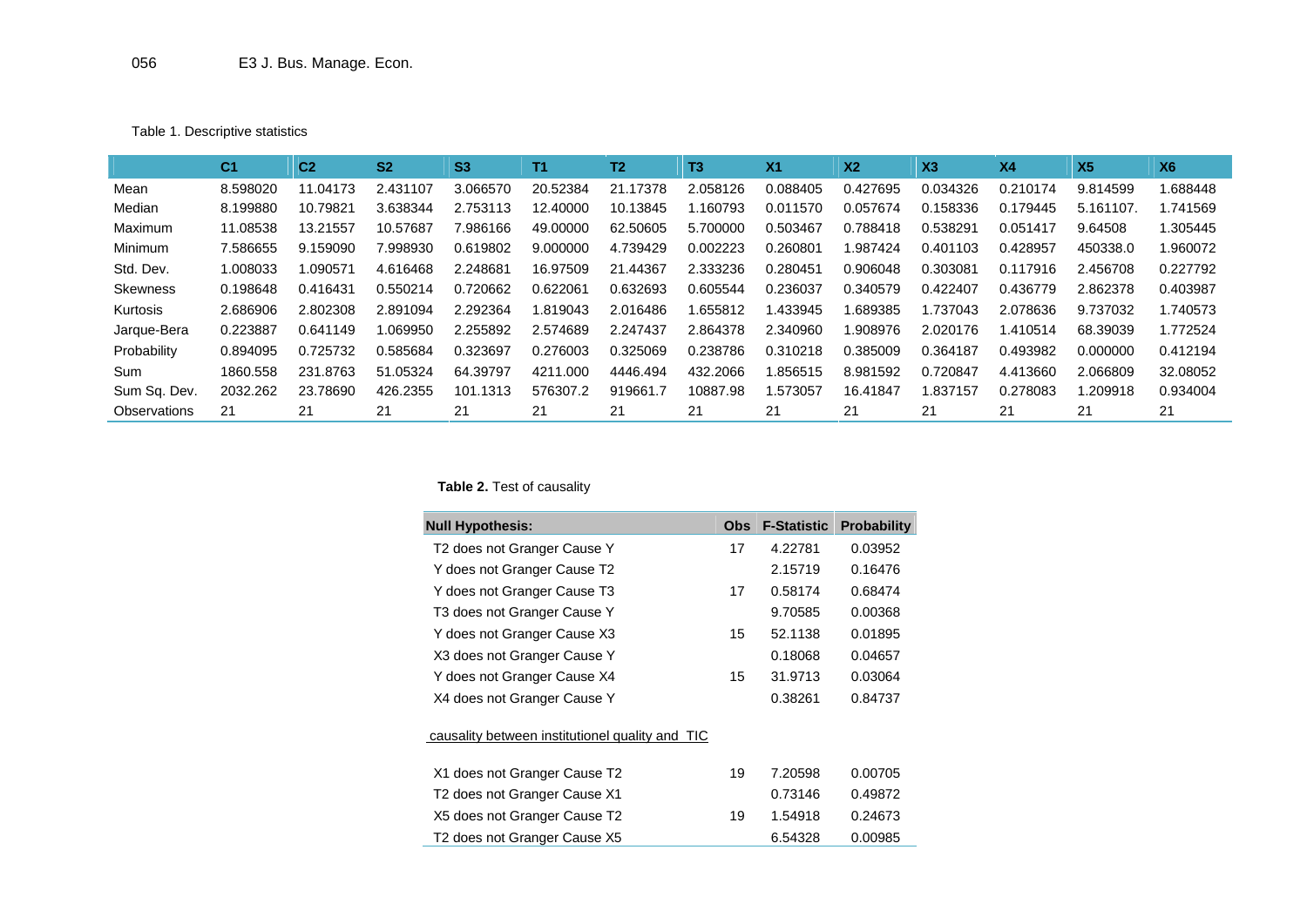#### **Table 2.** Cont.

causality between performance of télécommunications and humain capita

| T3 does not Granger Cause C1                         |    | 19  0.47608  0.63091 |         |
|------------------------------------------------------|----|----------------------|---------|
| C1 does not Granger Cause T3                         |    | 4.28582 0.03531      |         |
| T <sub>2</sub> does not Granger Cause C <sub>2</sub> |    | 19 2.40009 0.12699   |         |
| C <sub>2</sub> does not Granger Cause T <sub>2</sub> |    | 8.00247 0.00481      |         |
| T3 does not Granger Cause C2                         | 19 | 4.36377              | 0.03365 |
| C <sub>2</sub> does not Granger Cause T <sub>3</sub> |    | 6.92307              | 0.00812 |

applications in a spirit of reform; the Code was amended in 2008.

Technical and regulatory framework was also enacted in 2008 to modernize and diversify the services of telephony through Voice over IP (Decree No. 2008-2638 establishing the conditions of service provision telephony over Internet Protocol). Other decrees detailing the implementation of the 2008 Act were enacted in the same year. By analyzing the causal link between the performance of telecommunications and human capital, it was noted that, in Tunisia, the investment effort in higher education has a positive impact on the number of internet users per 100 inhabitants.

Certainly, the Internet offers tremendous potential for Tunisian enterprises by facilitating access to information, facilitating relationships between customers and suppliers and improving dialogue with the government.

Therefore, in order to achieve these objectives, whether national or foreign private company, will need internet connection at an affordable price and the knowledge and skills to operate. The growth of Internet use in countries marked development is explained by the increase in devices that offer the ability to connect to the internet.

With our results of causality, we also detected that the rate of enrollment in higher education has an impact on the number of mobile subscribers (a lower probability of 5 %). Indeed, the spread of mobile telephony continues to transform the ICT landscape and have important implications for private sector development. However, the ICT landscape is expanding the range of mobile applications; text messaging to financial transactions requires skills and high qualification to increase services for the development of foreign and domestic private sector. Appendix 1 presents the regression models estimated to explain the determinants of FDI in the case of Tunisia. To identify the determinants of FDI and see the weight of each component.

*Ln(FDI) = 0.36 ln(GDP) - 0.18GDPG - (0.16) (-1.66)*

*0.23Rcp - 0.003LFEM + 0.008NAM + (1.15) (-0.38) (1.8) 0.007INTER + 4.28GE + 2.73PS+ (0.13) (1.49) (1.37) 1.53Crpt -6.95RL - 3.49RQ – 1.77VA (2.04) (-2.36) (-1.84) (-1.32) - 0.06DP*- 0.42SUP *(-1.92) (-2.13)*

The estimated model 1 (including three variables of economic activities only see appendix 1 model 1) indicates that only the GDP is significant, a 10% increase in GDP leads to an increase of 9.01% of FDI. Thus, in Tunisia, the inflation rate does not attract FDI. Adding variables that identifies the ICT namely the number of mainlines / total employment, number of subscribers to mobile / mobile job and the number of Internet user per 100 inhabitants, we estimate the model 2 (see appendix 1) . However, Tunisia foreign investors are indifferent of information and telecommunication technologies, and FDI located in Tunisia are not able to develop ICT.

This result is explained by the find made the performance of telecommunications is limited in Tunisia in terms of quality, price and productivity and not having a significant weight on FDI. It can also be explained by the made that much of them in manufacturing low value added. While Tunisia has initiated efforts reforms only in 2001, it was noted that Tunisia has a small market does not have a significant effect on the attractiveness of FDI (lim, 2001). The objective of our work is to see the interaction between the two components (ICT and institutional quality ) simultaneously and their impact on FDI , so a model 3 is established to meet this goal. The estimated model shows that institutional quality advocated by the political, economic and corporate governance, accompanied by the telecommunications services is not statistically significant. Indeed, taking into consideration only those variables, it is concluded that the effectiveness of public policy, political stability, quality of Procedure Law, the voice of expressions and control of corruption has no impact on attractiveness of FDI. Also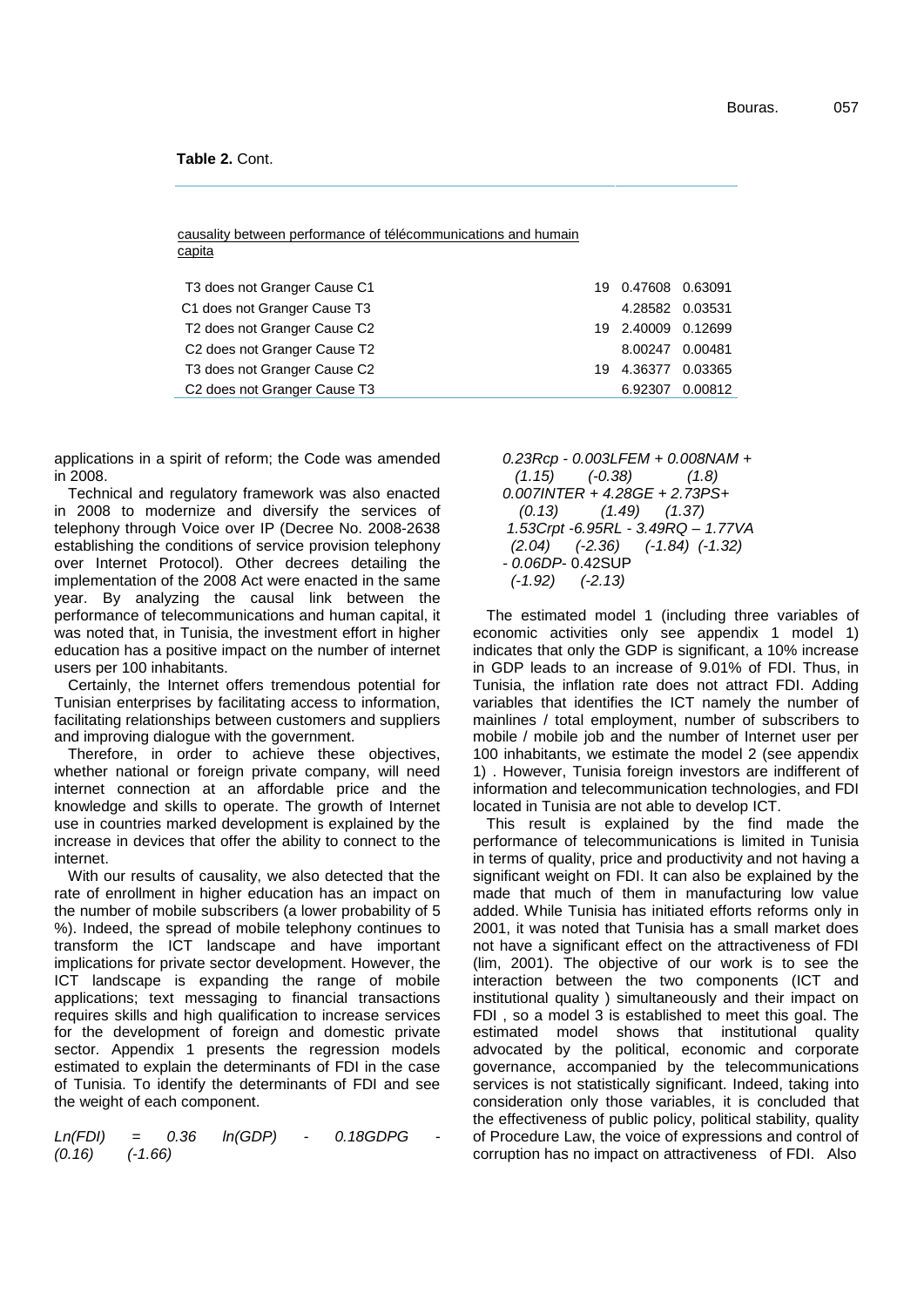an interaction between institutional quality and performance of telecommunications has no significant impact on FDI. These results demonstrate the poor political, institutional quality in Tunisia, and suggests the introduction of other variables in the knowledge economy other than ICT can generate a robust model and attract FDI. In estimating the model 4, including public expenditure per student enrollment in higher education, there is a dramatic improvement of the model ( $R^2 = 0.88$ ) ) . However, unlike in Morocco, several variables explain the attractiveness of FDI , like inflation , the control of corruption , the quality of law and procedure quality regulations , spending on higher education and rate enrollments . By adding these two variables, institutional quality is significant and positive for the control of corruption and significant and negative for the quality of regulations and procedures of law. A 10% increase in inflation leads to an increase of 3.4 IDE. Indeed, a weak currency can have negative consequences on the economy of a country, explained by the inflation risk out of a depreciation of the currency risk that directly affects the consumer. Indeed, a weak currency attracts investors and external demand to swell, which can lead to inflation, but also play on domestic demand , a weak currency will raise prices . However, weak currency inflation may be inducing growth factor. Indeed , it attracts investors and direct investment (FDI) , which can afford to sell more goods and services to a company or to innovate and thus increase its profit and why not lower its prices .

A control corruption induced by a 10% increase in procedures and inspections in the field of FDI increased 14.5%, a very significant impact on the attractiveness. On corporate governance, it is also detected by the quality procedures law. An increase of 10 % of the latter indicator generates a negative cash flow of 70 % of FDI. Moreover, this latter contradicts some theoretical contributions, but calls other work. Moreover, thanks to the 4 th model sets, we detected that the investment effort and the rate of enrollment in higher education have a direct and indirect effect on the attractiveness of FDI. The first effect is detected by the made a 10% increase in spending in the higher education leads to a decrease of 0.7 % of FDI . This is not consistent with the economic literature suggests that a good qualification is an attractive factor for FDI, the results can be explained either by the IDE made that require mainly of unskilled labor to the detriment the skilled, is made by that work for unproductive public investments that result in inefficiency of public institutions and slowing the accumulation of human capital, defective institutions indirectly hinder the attractiveness of foreign investment .

#### **CONCLUSION**

From work, it was noted that the size of the institutional quality attractive for FDI economic governance in Tunisia

detected by the control of corruption. The estimated model shows that institutional quality advocated by the economic and corporate governance, accompanied by the telecommunications services is not statistically significant . Indeed, taking into consideration only those variables , it is concluded that the effectiveness of public policy , political stability , quality of Procedure Law, the voice of expressions and control of corruption has no impact on attractiveness of FDI. Also an interaction between institutional quality and performance of telecommunications has no significant impact on FDI. These results demonstrate the poor institutional quality in Tunisia, and suggest the introduction of other variables in the knowledge economy other than ICT can generate a robust model and attract FDI.

Default data availability , we took into account in our work the rate of enrollment in higher education , the most ideal is to consider the number of qualified employees. However, for Tunisia, it was noted that the effectiveness of public action has an impact on the number of mobile subscribers . Certainly , the efficiency of public services has a significant effect on the number of mobile subscribers . This result was found as advocated by the economic literature advancing a causal link between ICT and the skills of the workforce. Certainly , the assumption of technological bias , ICT generates a growing demand for highly skilled labor at the expense of unskilled labor . This request is based primarily on the skills, knowledge and appropriate training induced by strengthening the education system and the research (Clévenot and David 2008).

It was noted that the number of mobile subscribers is on the quality of regulation. Indeed, a large number of users of mobile telephony including private or national or international investors require good regulation in their favor . Certainly , the emergence of number of subscribers in the mobile caused the reform of the telecommunications market in Tunisia. The implementation of the Telecommunications Code of 2001 was facilitated by the publication of various texts applications in a spirit of reform , the Code was amended in 2008.

Technical and regulatory framework was also enacted in 2008 to modernize and diversify the services of telephony through Voice over IP ( Decree No. 2008-2638 establishing the conditions of service provision telephony over Internet Protocol ) . Other decrees detailing the implementation of the 2008 Act were enacted in the same year

In this paper we detected that the performance of telecommunications limited in terms of quality, price and productivity not having a significant weight on FDI. Our estimation found an insignificant and positive effect of the number of Internet users on the attractiveness of FDI , a fact justified by the poor efforts made for the development of telecommunications technologies that allowed Tunisian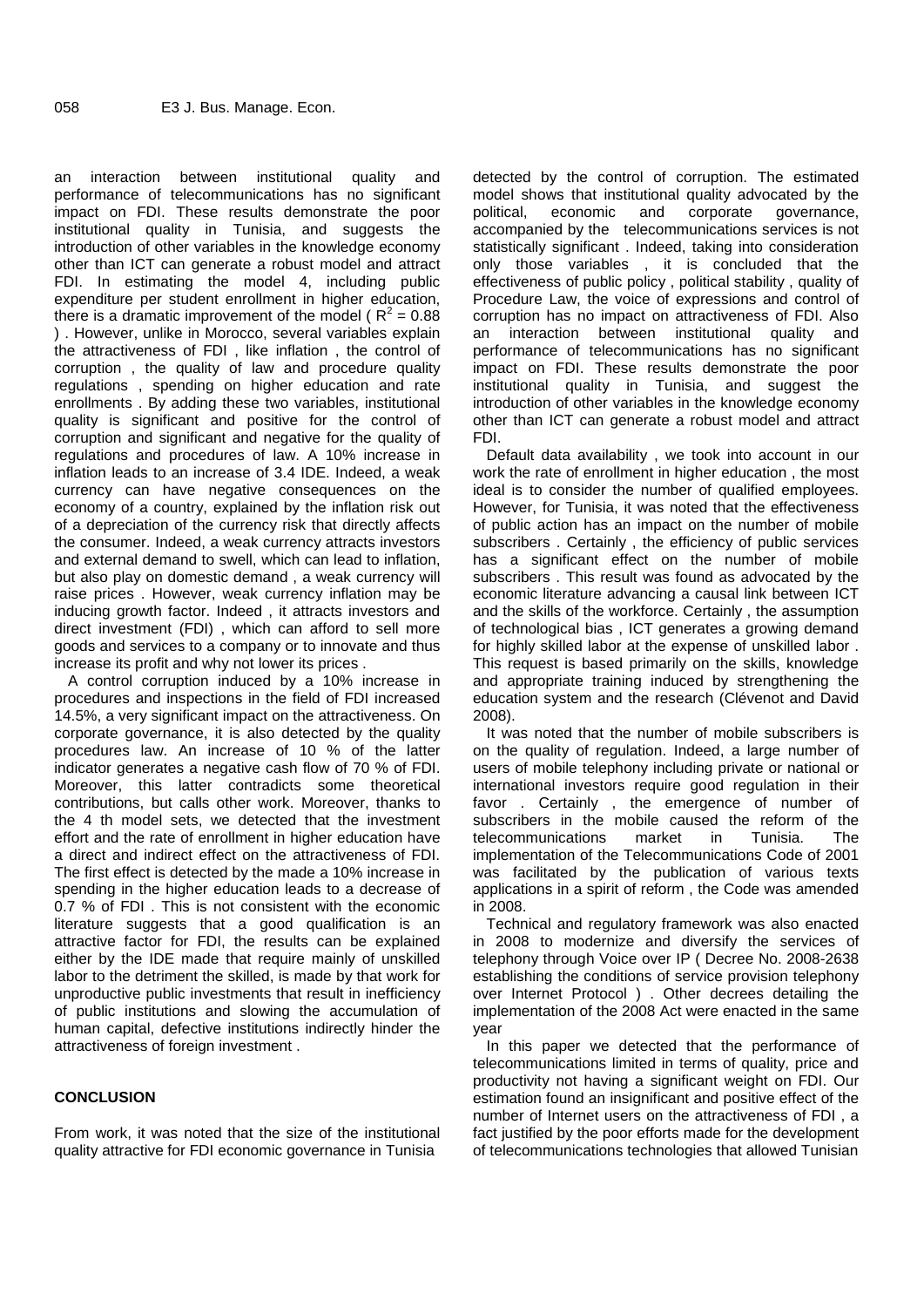companies to develop and operate a telecommunications sector in poor evolution compared to other Arab countries like Morocco and Egypt.

Regarding the second pillar of the Knowledge Economy, The effort of investment in human capital has affected FDI in the case of Tunisia, directly and indirectly acting on institutional quality. We find that institutional quality positively affects FDI through human capital.

However, in our work we are interested only in the performance of Telecommunications as a factor of ICT, however, in further work could include all the determinants of ICT and the knowledge economy, namely the number of patents deployed, the expenditure in research and development. However the lack of missing data, we did not include these variables in our work.

#### **REFERENCES**

- Adiil H, Fatima B (2002). « Diagnostic de l'attractivité du Maroc pour les Investissements Directs Etrangers , document de travail n°82 , Ministère des finances et de la privatisation
- Aghion P, David PA, Dominique F (2009). "Science, technology and innovation for economic growth: Linking policy research and practice in 'STIG Systems'," Res. Pol. Elsevier, 38(4): 681-693.
- Arndt C, Oman C (2006). " Les indicateurs de gouvernance: Usages et Abus", Centre de développement de l'organisation de coopération et de développement économique, OCDE (2006).
- Axarlolou K (2005). "What attracts foreign direct investment inflows in the United States", Intl. Trade. J. 19(3): 285-308

Banque M (1992). « Rapport sur la Gouvernance et développement".

Banque M (2003):" Developpement, Commerce et OMC, Bernard Hoekman, Philip English, Aaditya Mattoo; SKU: 31787 .

- Benassy-Quéré A, Coupet M, Mayer T (2005). determinants of foreign direct investment", CEPII Working Papers 2005-05.
- Clévenot M, David D (2008).« Pour une critique de l'économie de la connaissance comme vecteur du développement », Présenter dans un Colloque international « Economie de la connaissance et développement » XXIVe Journées du développement de l'Association Tiers-Monde, Organisé par l'Université Gaston Berger (Sénégal), le Bureau d'économie théorique et appliquée de l'Université Nancy2/CNRS., 2008, Saint Louis, Sénégal.
- Djankov SS (2003)." The New Comparative Economics", World Bank, Washington, DC 20433; J. Comparat. Econ. 31: 595–619

Dominique F (2009). « L'économie de la connaissance », Harmatton.

- Dominique F, Edward S (2003). "On the economics of R&D and technological collaborations: Insights and results from the project colline," Economics of Innovation and New Technology, Taylor and Francis Journals, 12(1): 77-91.
- Dunning JH (1993). "Multinational Enterprises and the global Economy", Addison Wesley Workingham.
- Kaufmann D, Kraay A, Zoido-Lobaton P (1999b). "Governance Matters", World Bank, Working Paper n°2196.
- Knack S, Azfar O (2003). "Trade intensity, country size and corruption", *Economics of Governance*, vol. 4 n°1, p.1-18.
- Lim E (2001). "Determinants of, and the relation between, foreign direct investment and growth: a summary of the recent literature", IMF working Paper, WP/01/175,
- Lucas RFB (1993). «On The Determinants Of Direct Foreign Investtment: Evidence from East and Southeast Asia », World Development, 21(3): 391-406.
- Mankiw NG (2000). "The Savers–Spenders Theory of Fiscal Policy," American Econ. Rev. 90(2): 120–125.
- Mauro P (1995). "Corruption and Growth", The Quart. J. Econ. 110(3): 681-712
- Mauro P (1998). "Corruption and the Composition of Government Expenditure", *J. Pub. Econ.* 69(2): 263-79.
- Experimence of the Eborn So(2). 200 Forms.<br>Mincer J (1974). "Schooling, experience and earning", New York/Londres, Columbia University Press.
- Nelson R, Phelps E (1966). "Investment in humans, technological diffusion, and economic growth", American Econ. Rev. 56: 69-75.
- OCDE (1999). *L'économie fondée sur le savoir*, OCDE, Paris.
- OCDE (2000). *Société des savoirs et gestion des connaissances*, *OCDE,* Paris.
- Psacharopoulos G (1994). "Returns to investment in education: A global update," World Develop. Elsevier, 22(9): 1325-1343.
- Rapport CNUCED (2010). «l'investissement dans le monde».
- Rapport CNUCED (2011). « l'économie de l'information: les TIC, catalyseur du développement du secteur privé ».
- Rapport (2008). sur l'économie de l'information, CNUCED
- Rapport de Banque mondiale (1997).: "Gouvernance et développement"
- Rodrik D, Subramanian A, Trebbi F (2004). "Institutions Rule: The Primacy of Institutions over Geography and Integration in Economic Development", J. Econ. Growth, 9(2): June 2004.
- Sekkat K, Veganzones M, Varoudakis A (2007)." Openness, Investment Climate, and FDI in Developing Countries", Rev. Develop. Econ. 11(4): 607–620.
- Sekkat KH, Varoudakis A (2000). Exchange rate management and manufactured export in Sub-Saharan Africa., J. Develop. Econ. 61: 237-253.
- UNESCO (2002). La société du savoir, *Revue internationale des sciences sociales*, n° 171, mars 2002.
- Vérez JC (2009). Quelle place pour l'économie de la connaissance dans les pays en développement africains ? Mondes en développement, 2009/3 (n° 147), 154 pages .
- Walliser B (2000). *L'économie cognitive*, Paris, Editions Odile Jacob, 2000.
- Wei SJ (1997). "Why is Corruption so Much More Taxing than Tax?", Arbitrariness Kills, NBER Working Paper 6255.
- Wei SJ (2000). "How Taxing Is Corruption on International Investors?" Rev. Econ. Stat. 82(1): 1-11.
- Wheeler D, Mody A (1992). "International investment location decisions: the case of U.S firms", J. Intl. Econ. 33: 57-76.
- Williamson J (1993)."Democracy and the 'Washington Consensus", World Develop. 21(8):1329-1336.
- World Bank (2004). Jobs, Growth, and Governance in the Middle East and North Africa.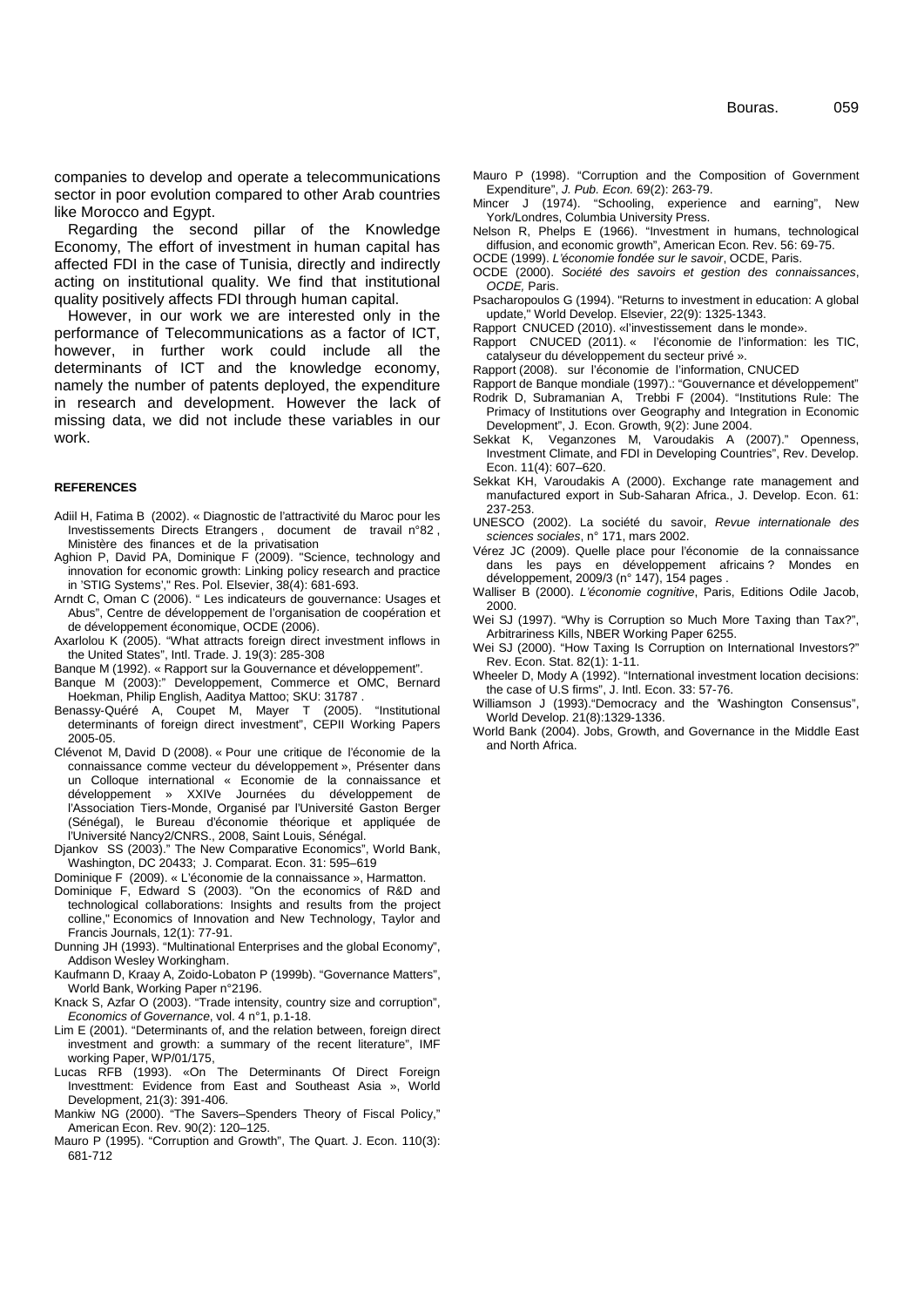## **Appendix 1: Estimation OLS step by step**

**Modèle 1.**

Dependent Variable: LOG(Y) Method: Least Squares Date: 10/07/12 Time: 15:18 Sample: 1990 2010 Included observations: 21

| Variable           | <b>Coefficient</b> | <b>Std. Error</b>     | t-Statistic        | Prob.    |
|--------------------|--------------------|-----------------------|--------------------|----------|
| LOG(S1)            | 3.266897           | 1.043130              | 3.131820           | 0.0061   |
| S <sub>2</sub>     | 0.054544           | 0.078288              | 0.696707           | 0.4954   |
| S <sub>3</sub>     | 0.524985           | 0.189661              | 2.768020           | 0.0132   |
| C                  | $-77.68274$        | 25.86420              | $-3.003485$        | 0.0080   |
| R-squared          | 0.428854           |                       | Mean dependent var | 4.142775 |
| Adjusted R-squared | 0.328064           | S.D. dependent var    |                    | 1.893352 |
| S.E. of regression | 1.552013           | Akaike info criterion |                    | 3.886626 |
| Sum squared resid  | 40.94866           | Schwarz criterion     |                    | 4.085583 |
| Log likelihood     | $-36.80957$        | F-statistic           |                    | 4.254909 |
| Durbin-Watson stat | 1.243728           |                       | Prob(F-statistic)  | 0.020510 |

#### **Modèle 2 :**

Dependent Variable: LOG(Y) Method: Least Squares Date: 10/07/12 Time: 15:21 Sample: 1990 2010 Included observations: 21

| Variable           | <b>Coefficient</b> | <b>Std. Error</b> | t-Statistic           | Prob.    |
|--------------------|--------------------|-------------------|-----------------------|----------|
| LOG(S1)            | $-4.227378$        | 4.343714          | $-0.973217$           | 0.3470   |
| S2                 | 0.069596           | 0.063453          | 1.096812              | 0.2912   |
| S3                 | 0.416069           | 0.168387          | 2.470902              | 0.0269   |
| Τ1                 | $-0.012029$        | 0.022166          | $-0.542698$           | 0.5959   |
| T2                 | 0.010014           | 0.007093          | 1.411741              | 0.1799   |
| T3                 | 0.130510           | 0.097415          | 2.339732              | 0.2017   |
| C                  | 103.9312           | 104.3342          | 0.996137              | 0.3361   |
| R-squared          | 0.693332           |                   | Mean dependent var    | 4.142775 |
| Adjusted R-squared | 0.561903           |                   | S.D. dependent var    | 1.893352 |
| S.E. of regression | 1.253188           |                   | Akaike info criterion | 3.550460 |
| Sum squared resid  | 21.98673           | Schwarz criterion |                       | 3.898634 |
| Log likelihood     | $-30.27983$        |                   | <b>F-statistic</b>    | 5.275338 |
| Durbin-Watson stat | 1.870605           |                   | Prob(F-statistic)     | 0.004926 |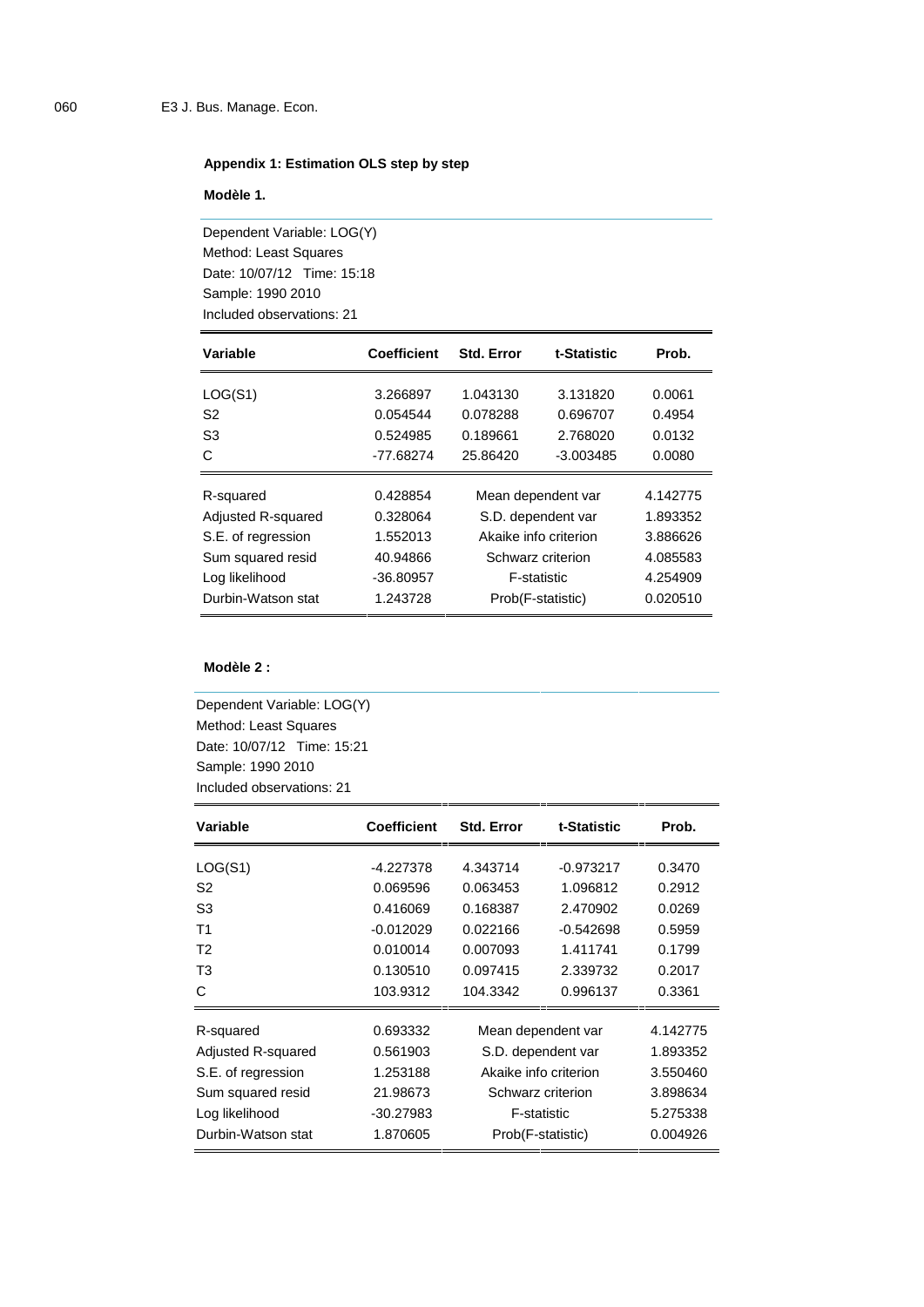#### **Modele 3 :**

Dependent Variable: LOG(Y) Method: Least Squares Date: 10/07/12 Time: 15:22 Sample (adjusted): 1990 2008 Included observations: 19 after adjustments

| <b>Variable</b>     |                      | <b>Coefficient Std. Error</b> | t-Statistic          | Prob.            |
|---------------------|----------------------|-------------------------------|----------------------|------------------|
| LOG(S1)             | 0.704948             | 7.249072                      | 0.097247             | 0.9257           |
| S2                  | 0.030793             | 0.070368                      | 0.437597             | 0.6770           |
| S <sub>3</sub>      | 0.479722             | 0.405516                      | 1.182993             | 0.2816           |
| Τ1                  | $-0.047514$          | 0.030901                      | -1.537620            | 0.1751           |
| T <sub>2</sub>      | 0.026842             | 0.013013                      | 2.062740             | 0.0847           |
| T3                  | 0.216301             | 0.140419                      | 1.540397             | 0.1744           |
| X1                  | $-3.329945$          | 10.20213                      | $-0.326397$          | 0.7552           |
| X2                  | $-1.471805$          | 1.727403                      | $-0.852033$          | 0.4269           |
| X <sub>3</sub>      | -3.938844            | 3.265266                      | $-1.206286$          | 0.2731           |
| X4                  | 5.449350             | 6.804367                      | 0.800861             | 0.4537           |
| X5                  | 7.566470             | 5.162139                      | 2.465762             | 0.1931           |
| X <sub>6</sub><br>С | 5.171353<br>2.101769 | 3.376993<br>174.4719          | 1.531348<br>0.012046 | 0.1766<br>0.9908 |
| R-squared           | 0.870250             |                               | Mean dependent var   | 4.012679         |
| Adjusted R-squared  | 0.610750             | S.D. dependent var            |                      | 1.948206         |
| S.E. of regression  | 1.215483             | Akaike info criterion         |                      | 3.443902         |
| Sum squared resid   | 8.864398             | Schwarz criterion             |                      | 4.090097         |
| Log likelihood      | -19.71707            | F-statistic                   |                      | 3.353567         |
| Durbin-Watson stat  | 2.506216             | Prob(F-statistic)             |                      | 0.073898         |

#### **Modèle 4.**

Dependent Variable: LOG(Y) Method: Least Squares Date: 10/07/12 Time: 15:25 Sample (adjusted): 1990 2008 Included observations: 19 after adjustments

| Variable       |             | <b>Coefficient Std. Error</b> | t-Statistic | Prob.  |
|----------------|-------------|-------------------------------|-------------|--------|
| LOG(S1)        | $-6.159851$ | 12.62790                      | $-0.487797$ | 0.6512 |
| S <sub>2</sub> | 0.079554    | 0.102204                      | 0.778382    | 0.4798 |
| S <sub>3</sub> | 0.300526    | 0.536460                      | 0.560203    | 0.6052 |
| T <sub>1</sub> | $-0.055032$ | 0.036520                      | $-1.506914$ | 0.2063 |
| T <sub>2</sub> | 0.033006    | 0.019988                      | 1.651267    | 0.1740 |
| T <sub>3</sub> | 0.399973    | 0.309749                      | 1.291282    | 0.2662 |
| X <sub>1</sub> | $-18.87975$ | 23.62846                      | $-0.799026$ | 0.4690 |
| X <sub>2</sub> | -4.278909   | 4.122190                      | $-1.038018$ | 0.3579 |